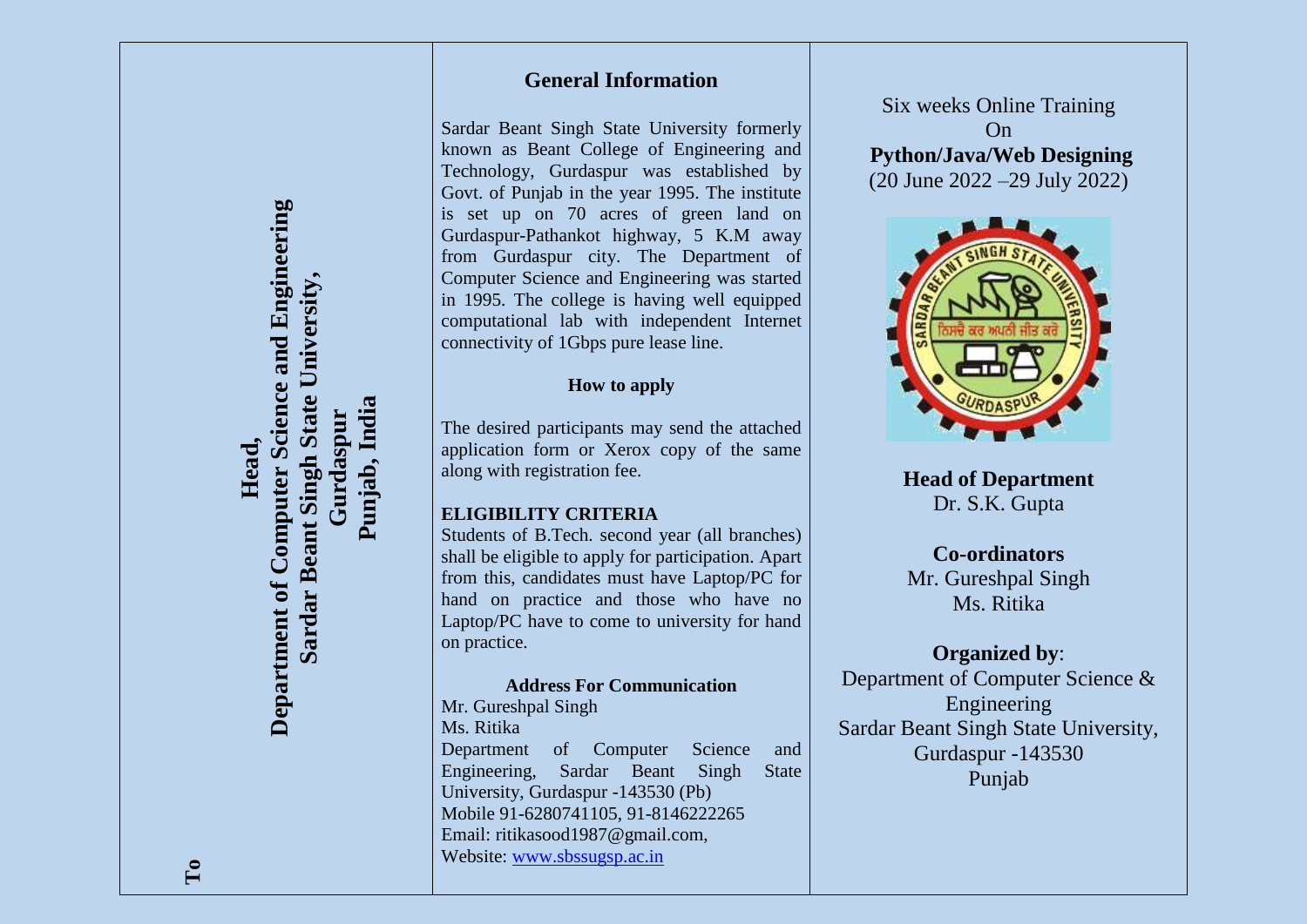| <b>Introduction:</b>                    | Web Designing course is designed to start you   |                                              |                                          |
|-----------------------------------------|-------------------------------------------------|----------------------------------------------|------------------------------------------|
|                                         |                                                 | on a path towards future study in web        | <b>Six Weeks Online Training</b>         |
| Java is a simple and yet powerful       |                                                 | development and design, no matter how little |                                          |
| object oriented programming language.   | experience or technical<br>knowledge<br>you     |                                              | on                                       |
| Java was given birth at Sun             | currently have.                                 |                                              | <b>Python/Java/Web Designing</b>         |
| Microsystems, Inc. in 1991. Java was    | <b>Course Contents:</b>                         |                                              | (20 June, 2022 to 29 July, 2022)         |
| conceived by James Gosling, Patrick     | $\triangleright$ Introduction to HTML           |                                              |                                          |
| Naughton, Chris Warth, Ed Frank, and    | $\triangleright$ Formatting tags                |                                              |                                          |
| Mike Sheridan at Sun Microsystems,      | $\triangleright$ Designing web pages            |                                              | <b>APPLICATION FORM</b>                  |
| Inc. It was developed to provide a      | $\triangleright$ Table and Form tag etc.        |                                              |                                          |
| platform-independent<br>programming     | $\triangleright$ Using Java Script in web pages |                                              |                                          |
| language.                               | $\triangleright$ Cascading Style Sheets (CSS)   |                                              |                                          |
| <b>Course Contents:</b>                 |                                                 |                                              | Name of the College:                     |
| $\triangleright$ An overview of Java,   |                                                 |                                              |                                          |
| Data Types, Variables, Arrays           | <b>REGISTRATION</b>                             |                                              |                                          |
| Introduction to Classes,                |                                                 |                                              |                                          |
| Inheritance,<br>Exception<br>➤          | A Registration fee of Rs.3000/- (Three          |                                              | <b>Mailing Address:</b>                  |
| Handling                                | Thousand only) is to be paid by cash, online or |                                              |                                          |
| Swings<br>➤                             | demand draft in favour of "Principal, Beant     |                                              |                                          |
| Multithreaded Programming,<br>➤         | College of Engineering and Technology,          |                                              |                                          |
| Networking, The Applet Class,<br>➤      | Gurdaspur", payable at Gurdaspur. The cash      |                                              |                                          |
| String Handling, Advance Java           | payment can be made on any working day in       |                                              |                                          |
|                                         | the account section of the university.          |                                              |                                          |
| Python has elegant syntax<br>and        | For online payment:                             |                                              | Name of the Course Applied:              |
| dynamic typing which together with its  |                                                 |                                              |                                          |
| interpreted nature, makes it an ideal   | Acc.No.:                                        | 55108985737                                  |                                          |
| language for scripting and rapid        |                                                 |                                              | Bank Draft No./Cash/Transaction no.:     |
| application development in many areas   | <b>Bank Name</b>                                | <b>State Bank of India</b>                   |                                          |
| machine<br>learning,<br>like<br>game    |                                                 |                                              |                                          |
| development, web development and        | <b>IFSC</b> code                                | SBIN0051295                                  |                                          |
| business applications.                  |                                                 |                                              |                                          |
| <b>Course Contents:</b>                 | ∗                                               | Registration form is available on the        | Please register me for the above course. |
| $\triangleright$ Introduction to Python |                                                 |                                              |                                          |
| Python control flow statements          | college website: www.sbssugsp.ac.in             |                                              |                                          |
| Function and modules                    |                                                 |                                              |                                          |
| <b>Exception handling</b>               |                                                 |                                              |                                          |
| File handling                           |                                                 |                                              | <b>Signature of Applicant</b>            |
| Classes and objects                     |                                                 |                                              |                                          |
| GUI in python                           |                                                 |                                              |                                          |